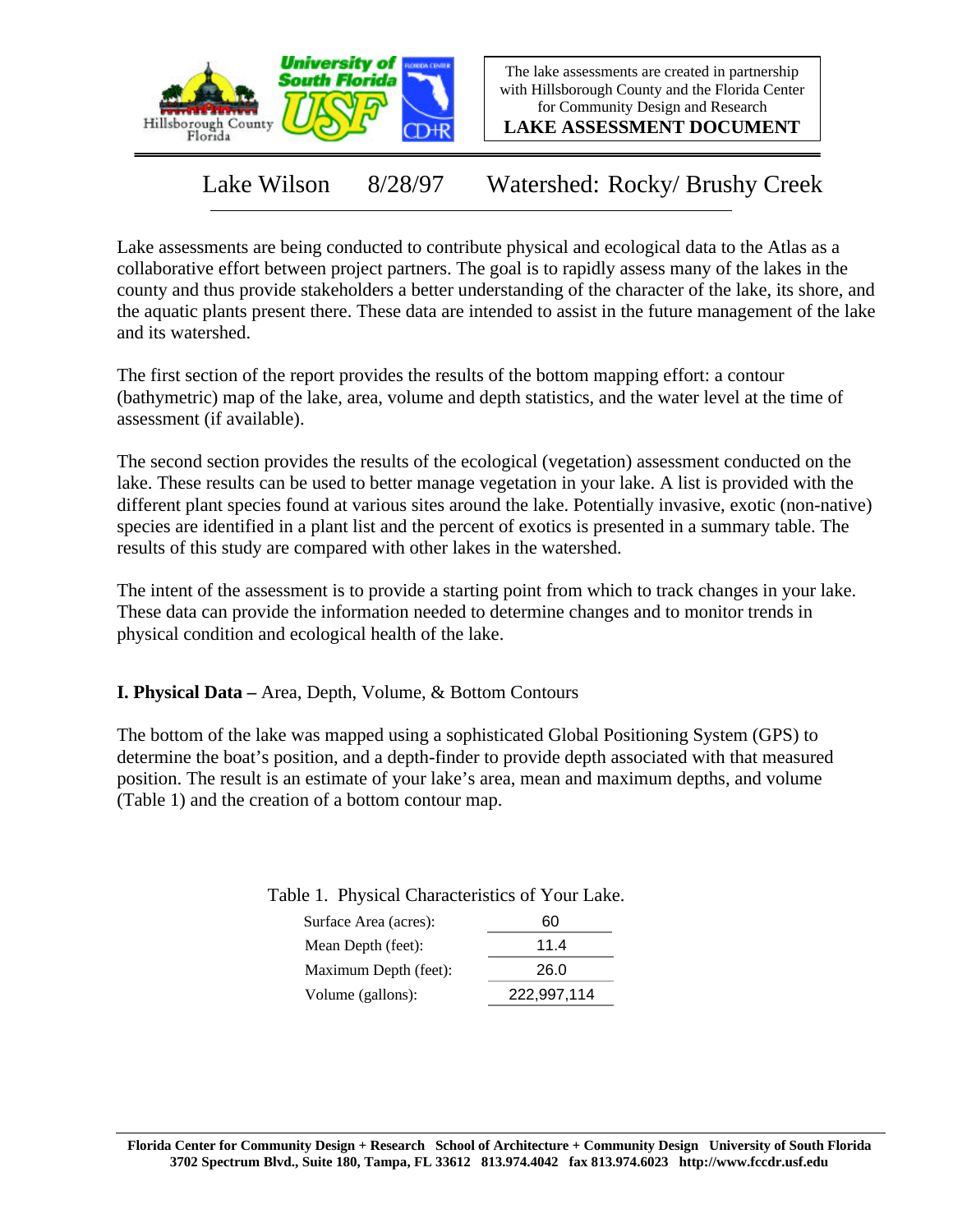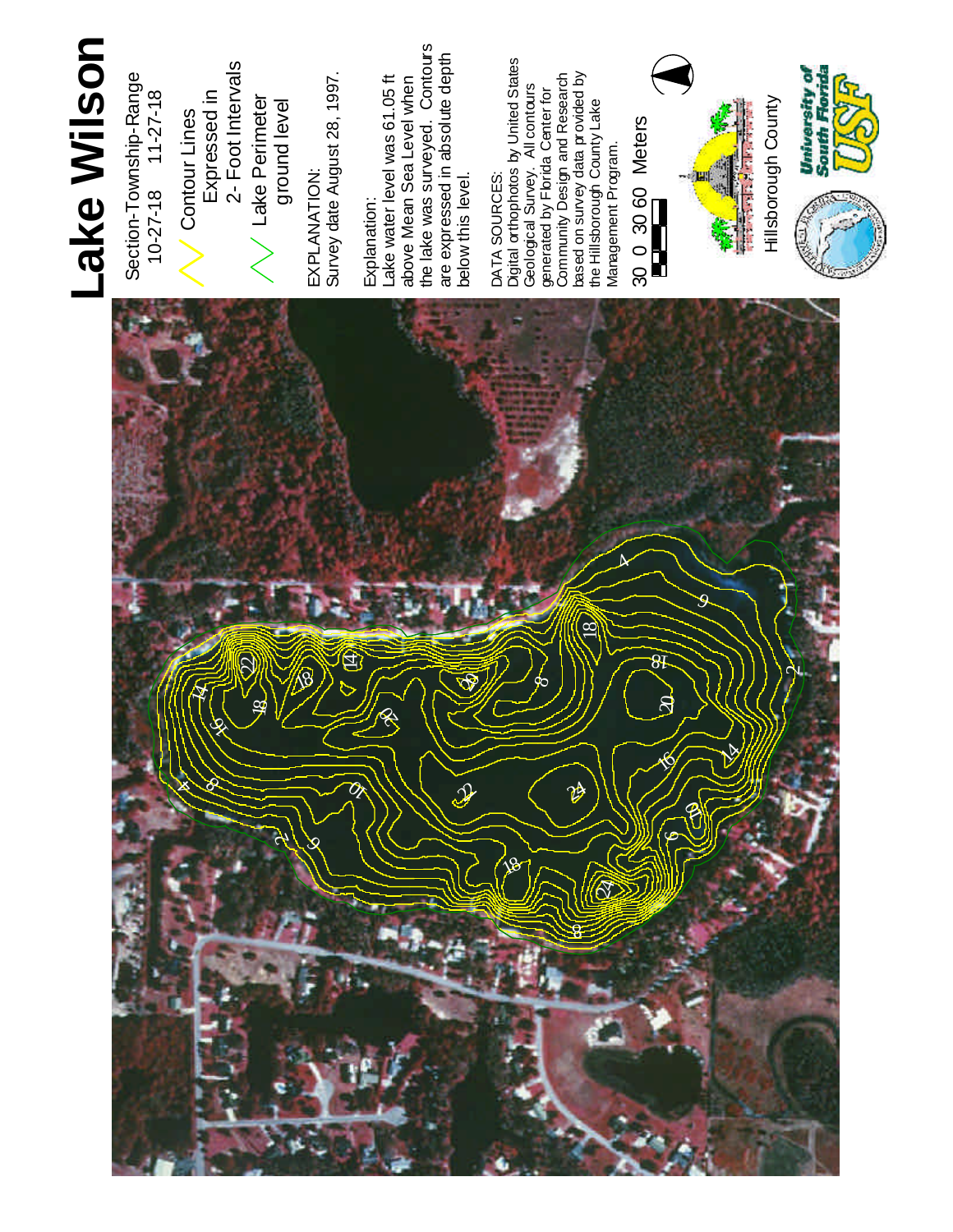

**LAKE ASSESSMENT DOCUMENT**

Lake Wilson 8/28/97 Watershed: Rocky/ Brushy Creek

## **II. Ecological Data**

Aquatic Plant Survey

Approximately equispaced sites are haphazardly mapped around the lake and the aquatic plants at each site are surveyed. The total number of species from all sites is used to approximate the total diversity of aquatic plants and the percent of invasive-exotic plants on the lake and in the watershed (Table 2). Many of these plants are considered ecologically harmful, as they tend to out-compete native species. Such "nuisance" plants can also make boating and other recreational activities difficult or impossible. The common and scientific names of plant species found on your lake are listed in Table 3.

> Table 2. Comparison of species diversity between your lake and other assessed lakes located within your watershed.

|                        | Lake Wilson | Rocky/ Brushy Creek<br>(Average) |
|------------------------|-------------|----------------------------------|
| Number of Taxa:        | 29          | 35                               |
| Percent Exotic Plants: | 17%         | 18%                              |

Table 3. Botanical and common names of the most commonly found plants on your lake. Percent frequency (of occurence), habit (location where found), status (native or exotic), and EPPC status are provided.

| Common Name                            | are provided.<br><b>Plant Species</b> | Frequency | Habit     | <b>Status</b> | <b>EPPC</b> |
|----------------------------------------|---------------------------------------|-----------|-----------|---------------|-------------|
| Filamentous Algae, Algal Mats          | Algae, Filamentous                    |           | Floating  | Native        | <b>NL</b>   |
| <b>Alligator Weed</b>                  | Alternanthera philoxeroides           |           | Emergent  | Exotic        | Ш           |
| Common Bacopa, Herb-Of-Grace           | Bacopa monnieri                       |           | Submersed | Native        | <b>NL</b>   |
| Swamp Fern                             | Blechnum serrulatum                   |           | Emergent  | Native        | <b>NL</b>   |
| Wild Taro, Dasheen, Coco Yam           | Colocasia esculenta                   |           | Emergent  | Exotic        |             |
| <b>Buttonweed</b>                      | Diodia virginiana                     |           | Emergent  | Native        | NL          |
| Viviparous Spikerush                   | Eleocharis vivipara                   |           | Emergent  | Native        | NL          |
| Rush Fuirena                           | Fuirena spp.                          |           | Emergent  | Native        | NL.         |
| Hydrilla, waterthyme                   | Hydrilla verticillata                 |           | Submersed | Exotic        |             |
| Manyflower Marshpennywort, Water Penny | Hydrocotyl umbellata                  |           | Emergent  | Native        | NL          |
| Soft Rush                              | Juncus effusus var solutus            |           | Emergent  | Native        | NL          |
| Water Primroses, Primrosewillow        | Ludwigia spp.                         |           | Emergent  | Unknown       | NL          |
| Punk Tree, Melaleuca                   | Melaleuca quinquenervia               |           | Emergent  | Exotic        |             |
| Southern Waternymph                    | Najas guadelupensis                   |           | Submersed | Native        | <b>NL</b>   |
| Stonewort                              | Nitella spp.                          |           | Submersed | Native        | NL.         |
| Spatterdock, Yellow Pondlily           | Nuphar lutea var. advena              |           | Floating  | Native        | <b>NL</b>   |

Florida Center for Community Design + Research School of Architecture + Community Design University of South Florida 3702 Spectrum Blvd., Suite 180, Tampa, FL 33612 813.974.4042 fax 813.974.6023 http://www.fccdr.usf.edu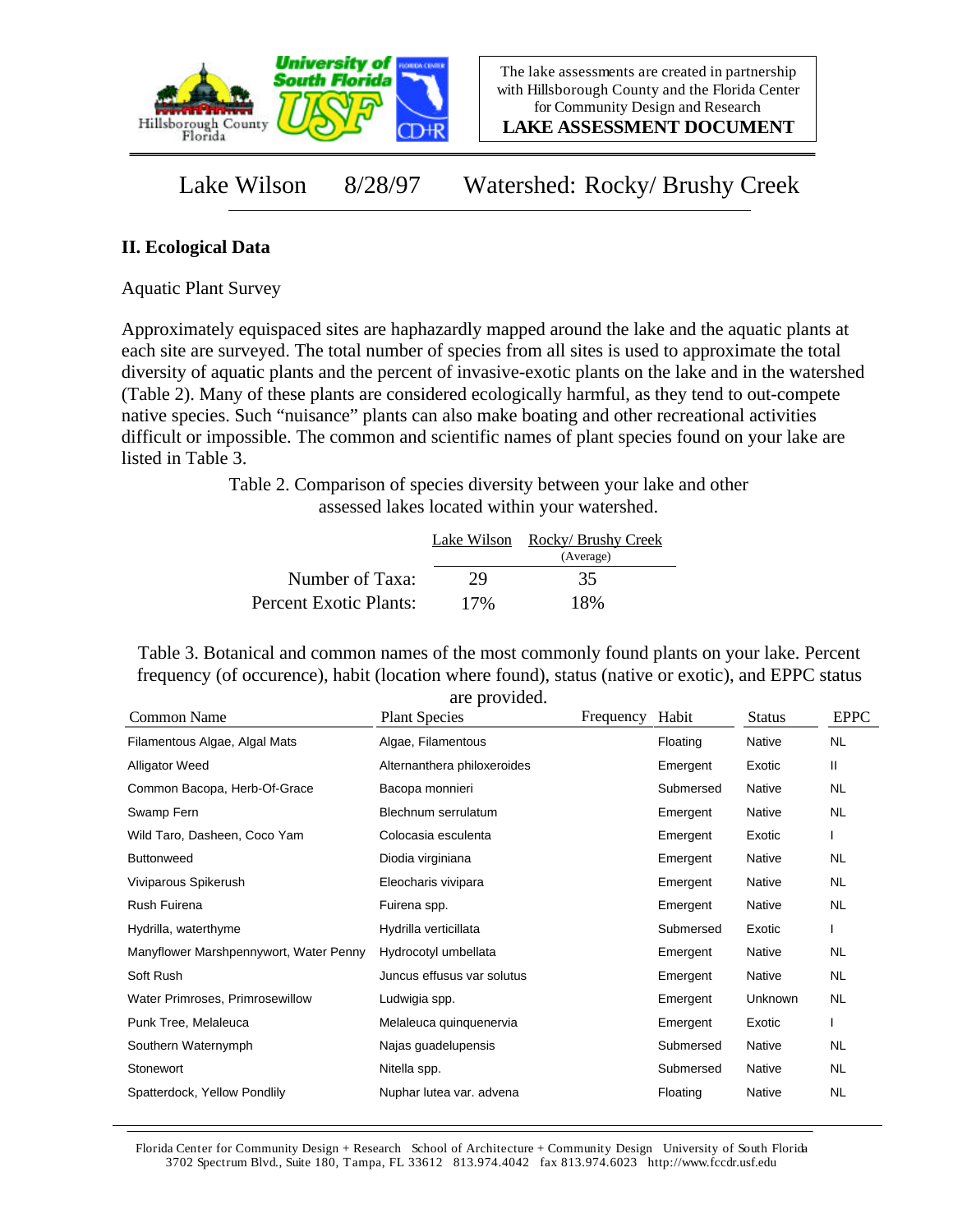Lake Wilson 8/28/97 Watershed: Rocky/ Brushy Creek

| Nymphaea odorata      | Floating  | <b>Native</b> | NL        |
|-----------------------|-----------|---------------|-----------|
| Nymphoides aquatica   | Floating  | Native        | <b>NL</b> |
| Panicum hemitomon     | Emergent  | <b>Native</b> | NL        |
| Panicum repens        | Emergent  | Exotic        |           |
| Periphyton spp.       | Submersed | Native        | NL.       |
| Pontederia cordata    | Emergent  | Native        | NL        |
| Quercus nigra         | Emergent  | Native        | NL        |
| Sagittaria lancifolia | Emergent  | Native        | NL        |
| Salix spp.            | Emergent  | Native        | <b>NL</b> |
| Taxodium spp.         | Emergent  | Native        | <b>NL</b> |
| Typha spp.            | Emergent  | Native        | <b>NL</b> |
| Utricularia spp.      | Submersed | Native        | <b>NL</b> |
| Vallisneria americana | Submersed | <b>Native</b> | <b>NL</b> |
|                       |           |               |           |

Florida Center for Community Design + Research School of Architecture + Community Design University of South Florida 3702 Spectrum Blvd., Suite 180, Tampa, FL 33612 813.974.4042 fax 813.974.6023 http://www.fccdr.usf.edu